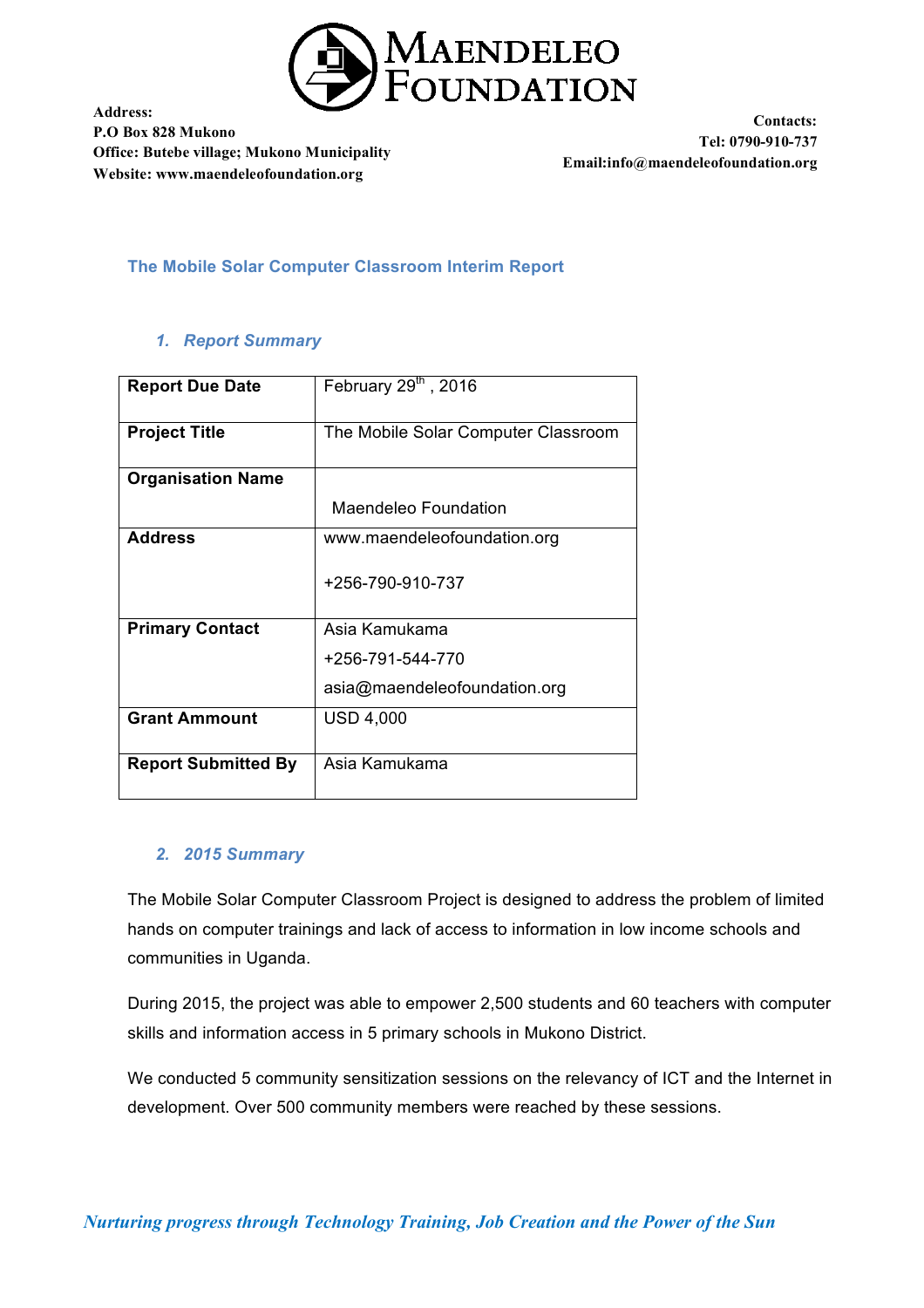

**Contacts: Tel: 0790-910-737 Email:info@maendeleofoundation.org**

*3. Project Activities*

#### **Project activities included:**

- 1. **Meeting with the School Management:** The project team had one meeting with each school's management committee to cement the partnership and go over the MOUs.
- **2. Computer School Training:** The project provided basic computer skills training to 500 students per school. The training team provided training once a week at each of the schools, during the school year. The training team spent 7 hours at each of the schools where it provided lessons to students in primary; three, four, five, six and seven. Altogether, each school was given 12 lessons throughout the year.
	- **a) Topics Covered;**

**I. Introduction to computer/Computer Awareness:** This covered general terminologies, proper handling and care, general and appropriate use of technology

**II. Introduction to Computer:** Students were taught fundamentals of using the mouse and keyboard using Maendeleo Foundation's self-teaching and localized **emPower Software**. Students were taught to learn through games. **III. Application of Computers:** Students in upper classes of primary; five, six and seven were introduced to Microsoft Word

**IV. Introduction to the internet:** Students in upper classes of primary; five, six and seven where taught how to use the internet for research.

#### **b) Methods of training used**

- I. **Hands-on computer practice:** During lessons, each student had access to a computer and they worked by themselves or in a group of two students per computer.
- II. **emPower Software:** The Maendeleo Foundation self-teaching emPower software was used to enable students use games to learn and practice their skills in a more exciting and self-paced learning environment.
- III. **Internet based games:** Where the internet connection allowed, the trainers used internet based computer and basic literacy games to enable students explore, practice and learn new skills.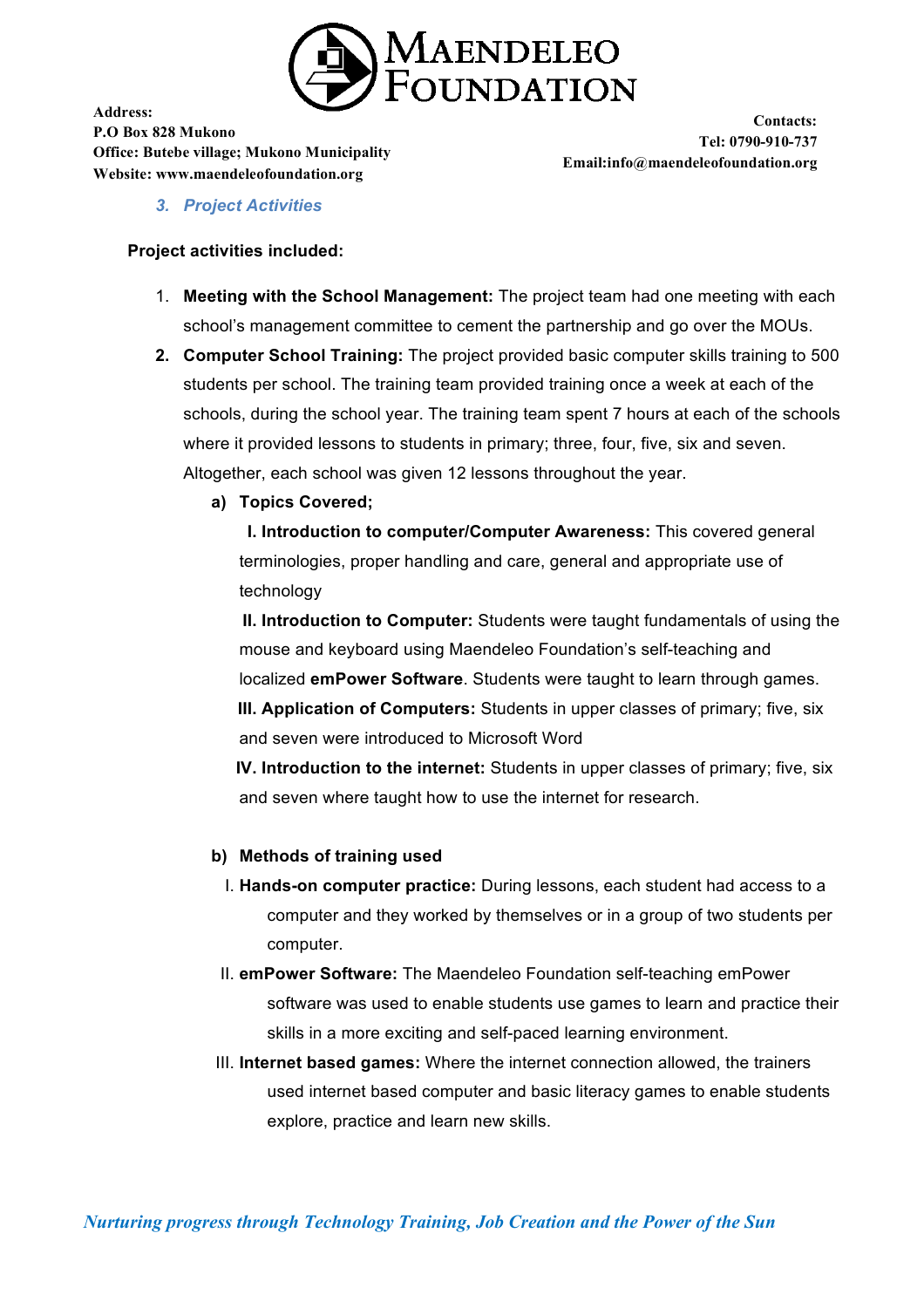

**Contacts: Tel: 0790-910-737 Email:info@maendeleofoundation.org**

- IV. **Review:** There was a review of the previous lesson at the beginning of each lesson to ascertain whether the students had understood what had been taught and to answer any questions they had.
- V. **Brain storming and discussions:** Students were kept engaged through discussions on various topics. At every new topic, students were given a chance to give their ideas and discuss them in groups.
- VI. **Screen projection:** As a way of keeping students attentive and follow the class a projector was used.
- 3. **Community ICT Sensitization Sessions:** During the school year, the project had at least one ICT sensitization at each of the schools. Each school hosted one session where participants included local leaders, parents, out of school youth and various community groups such as women's and farmers groups. Participants were addressed about the importance of ICT, information and internet in development. Topics highlighted included, using mobile phones to; communicate effectively, access and share information, transfer and receive money, and access free health services.
- 4. **Teacher ICT Professional Development:** Two 5 day basic computer skills workshops were held for 60 teachers from 5 schools. These workshops were held during the school holidays.
	- **a. Topics Covered;**
		- I. **Computer Basics:** Teachers were taken through the fundamental computer skills of using mouse, key board and given introduction information about how computers work, their relevance in society and education.
	- II. **Computer Application:** Participants were introduced to;
		- a. documentation using Microsoft Word,
		- b. Record keeping using Microsoft Excel
		- c. Presentations using Microsoft Power Point
	- **III. Introduction to the Internet:** Participants explored how to use the internet for research, communication and collaboration.
	- **b. Methods used:** The trainers used PowerPoint presentations to demonstrate how the different features work and to show what trainees can do to achieve desired outputs.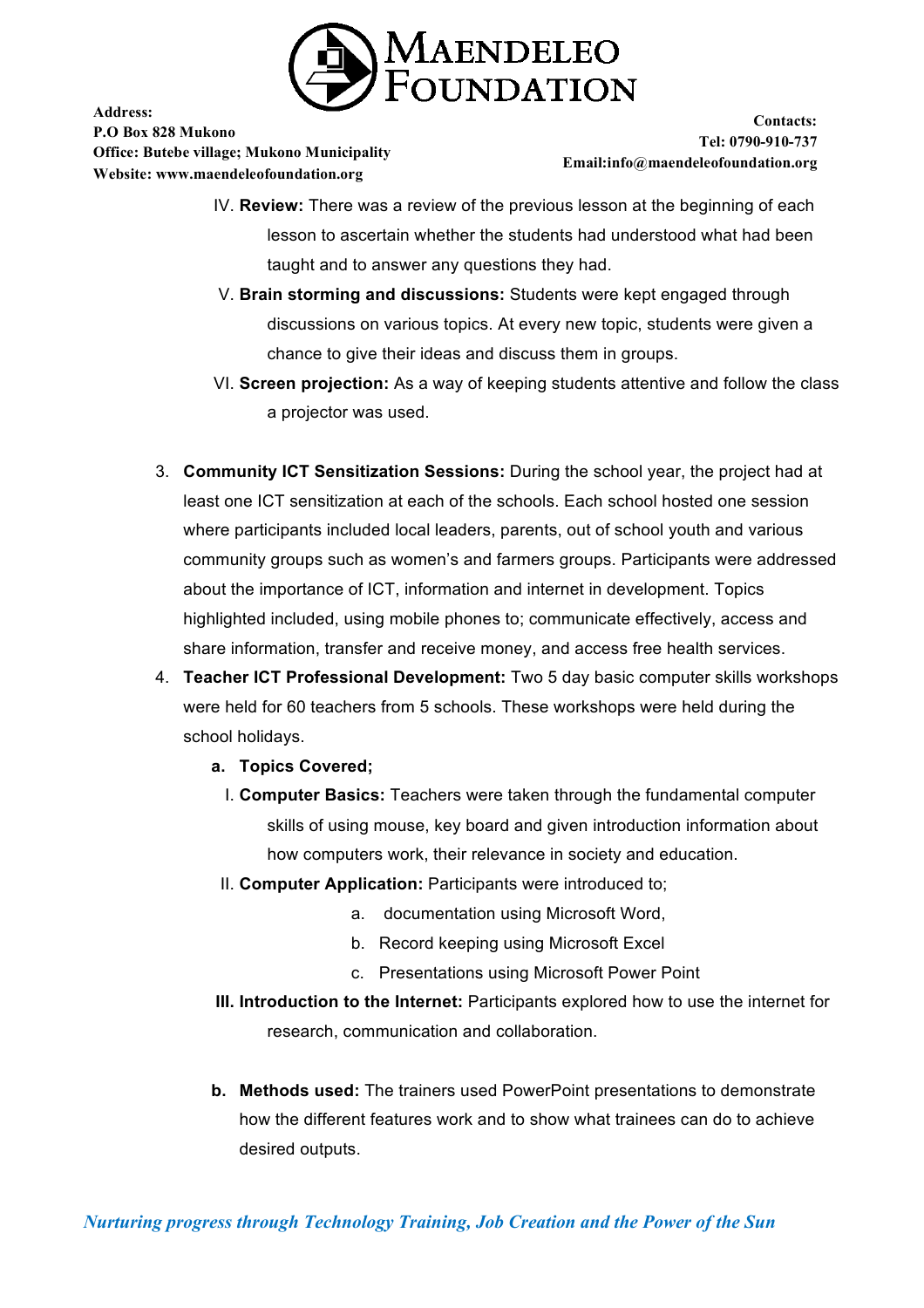

**Address: P.O Box 828 Mukono**

**Office: Butebe village; Mukono Municipality Website: www.maendeleofoundation.org**

**Contacts: Tel: 0790-910-737 Email:info@maendeleofoundation.org**

- I. **Hands-on computer practice:** During trainings, each teacher had access to a computer and they worked by themselves.
- II. **Practice class activities** were given to the trainees so as to enable them explore how different document outputs are achieved.
- III. **Individual Support.** The trainers moved around to check on the progress of the trainees, answer any questions raised as well as provide personal support to trainees that needed it.
- IV. **Group Work and Presentations:** Trainees were grouped into groups of two people and given a project which they had to present to the class.
- 5. **Stakeholders meeting:** The project team met with the school project coordinators, school head teachers and project support team to discuss the progress of the project. Participants discussed arising issues and ideas for improvement of the project. Each school was represented by 2 people during these meetings. Two stakeholders meetings were held throughout the year.

# *4. Project Performance;*

The project is still on track since all the activities were implemented as planned and there has not been in lag in the planned activities.

*5. Project Outcomes & achievements*

## *Outcomes:*

- 1. The project equipped 2,500 students with computer skills and enabled them get a chance to use computers. As a result student's computer skills were developed.
- 2. 60 teachers improved their computer skills.
- 3. The projects built internet skills for 60 teachers and they were able to learn how to use the internet for research and communication.
- 4. Over 100 community members gained interest and knowledge about computers and the internet. They were able to explore how to access information using digital tools like computers and mobile phones.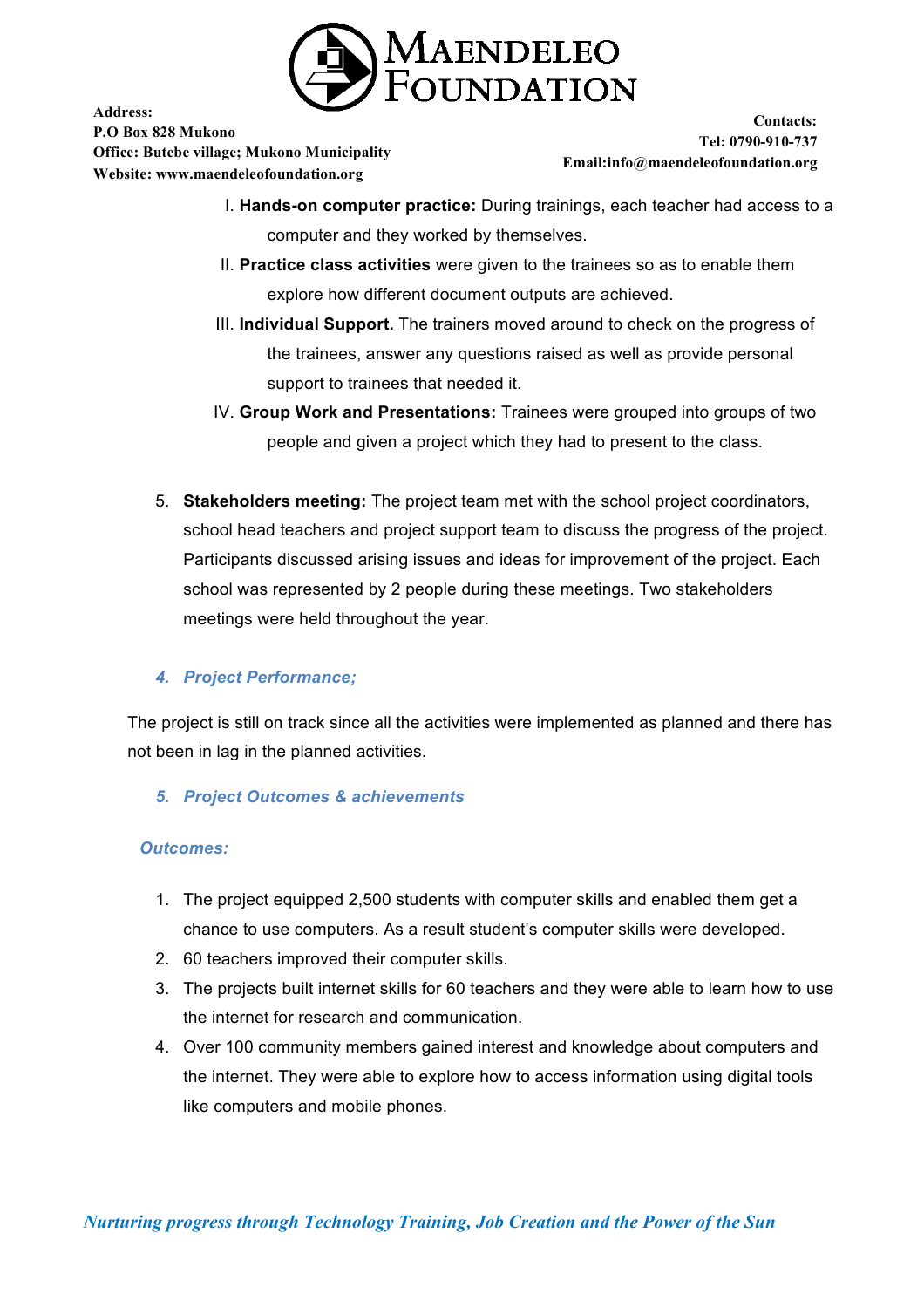

**Contacts: Tel: 0790-910-737 Email:info@maendeleofoundation.org**

### *Achievements:*

- 1. We purchased new laptops and our lessons were conducted more smoothly as the equipment did not disturb the team during the trainings. The training team was able to spend an extra 3 hours at each of the schools.
- *2.* We were able to pass on practical computer skills to students and teachers who can now confidently use a computer and navigate the internet to access information.
- *3.* Student's writing and reading skills were enhanced through constant story writing, research and class presentations.
- *4.* The project greatly inspired students, teachers and community members to be more interested in digital technology and information access. Trainers always emphasized and demonstrated the benefits of digital skills and information to people and society.
- *5.* The project maintained a good relationship between the organization and the schools through proper and timely communication with the school administration*.*

## *5. Challenges*

- 1. Inconsistent attendance by the students due to some students. In 2 schools, there was a lot of student abseentism due to students being sent back home to collect school fees, school requirements and some did not attend school during market days since they had to go and work.
- 2. The number of computers was not enough since most schools have high number of students per class. An average class over 70 students and this made it had to give students enough time to practice.
- 3. Low literacy levels in schools made it a bit difficult for the classes to keep the set pace. Some students could not understand English and this made it hard for the training team to effectively communicate and adhere to the teaching rules. More still, students in lower classes like primary three and four had very poor reading and writing skills which limited their level of creativity and participation during the lessons.
- 4. Slow internet. The internet connection was slow in most areas and it made it hard to conduct internet based lessons.